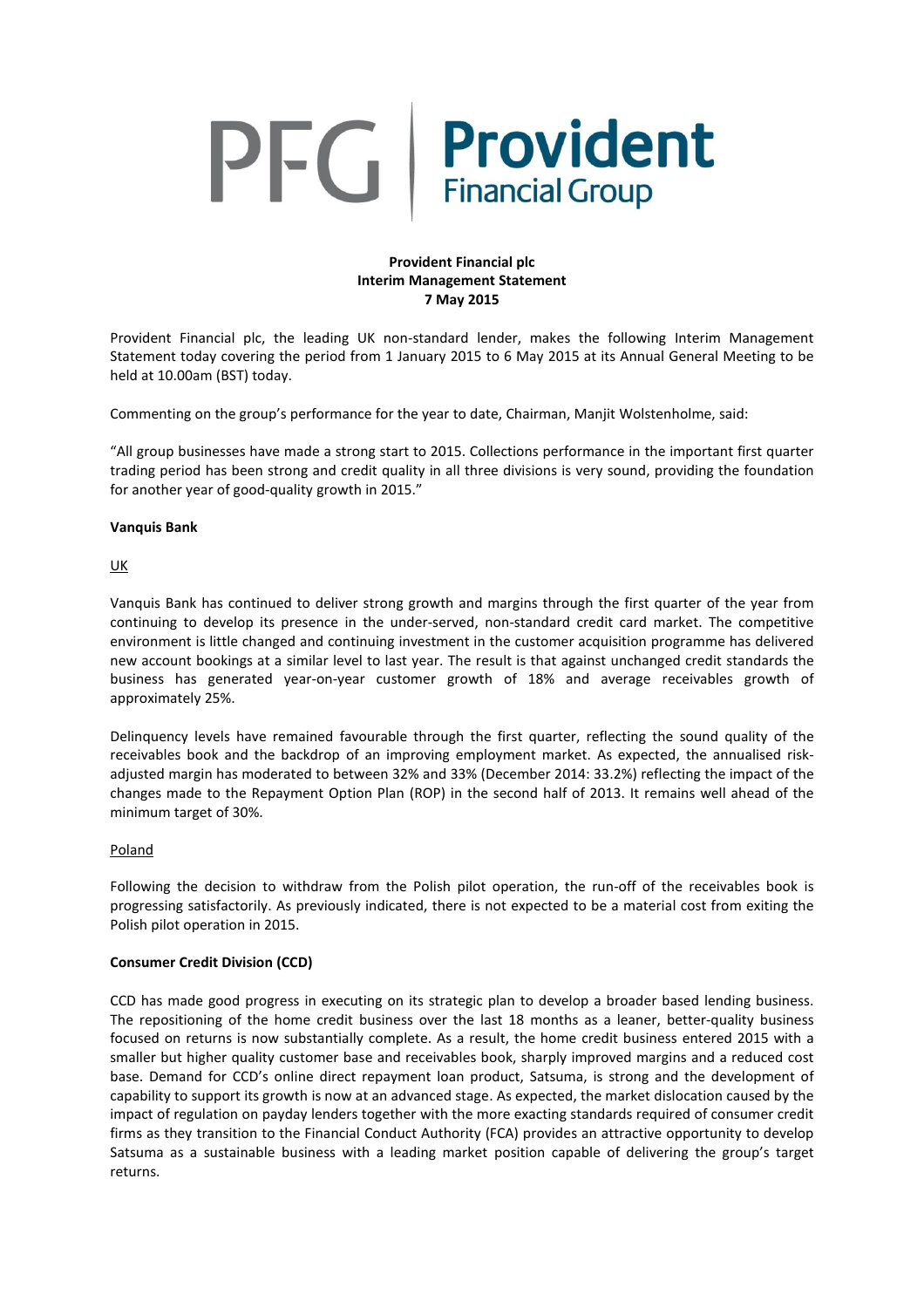Demand from home credit customers has shown modest improvement and customer confidence has lifted from historic lows. Household incomes and the cost of living for home credit customers are both stable. The tighter credit standards introduced as part of the repositioning of the business in September 2013 have continued to curtail the recruitment of more marginal customers and drive up the quality of the receivables book. As a result, CCD customer numbers showed a year-on-year reduction of approximately 20% to approximately 1 million and receivables ended the first quarter 18% lower than March 2014.

The marked improvement in the quality of the home credit receivables book and the successful implementation of standardised arrears and collections processes assisted by the roll-out of technology has seen CCD's annualised risk-adjusted margin increase to approximately 75% at March 2015, up from 69% at December 2014 and 61% at March 2014.

The rollout of technology has also allowed the home credit business to access significant efficiency gains across the field organisation and implement market-leading compliance. The programme is running well ahead of plan. In particular, all agents are now using the collections app and over 90% have started to use the lending app with full adoption expected by the end of the third quarter. This rapid progress means the business is currently in consultation in relation to a proposed reduction in field administration and management roles of approximately 500. This is expected to deliver annualised savings of approximately £10m per annum with an associated one-off redundancy cost of a similar amount.

## **Satsuma**

Satsuma has made good progress during the first quarter of the year. As at 31 March 2015, Satsuma had 31,000 customers (December 2014: 21,000) and a receivables book of £6.9m (December 2014: £5.0m).

Demand for online instalment loan products is strong. Development of Satsuma's B2C marketing strategies together with the benefits of the new decision engine and scorecard introduced in November 2014 are resulting in a progressive increase in conversion rates. The product proposition also continues to evolve with monthly instalment loans having been added recently to the suite of weekly products. Consequently, new business volumes in the first quarter of the year were approximately three times higher than the first quarter of 2014.

Satsuma's collections performance is in line with plan and continues to benefit from the highly effective and scalable collections capability of Vanquis Bank's contact centre in Chatham.

Satsuma is on track to break even on a monthly basis by the end of the year.

#### **Glo**

Glo is CCD's pilot guarantor loan product introduced to test whether a proposition capable of delivering the group's target returns can be developed.

The guarantor loans proposition is distinct from home credit and Satsuma, comprising larger, longer loans of between £1,000 and £7,000 repayable over a period of between one and five years. The loan is typically guaranteed by a family member or friend with a sound credit record who supports the customer if their circumstances change. CCD's proposition offers customers competitive pricing and a very customer-centric approach to forbearance, including the high levels of personal service that the group deploys in all of its offerings.

Glo is showing encouraging progress and a formal decision on whether to proceed to full roll-out will be made during the third quarter of the year.

#### **Moneybarn**

Moneybarn has enjoyed strong new business volumes during the first quarter of the year as it continues to benefit from the group's funding. The extension of the product offering to lend up to retail value and the